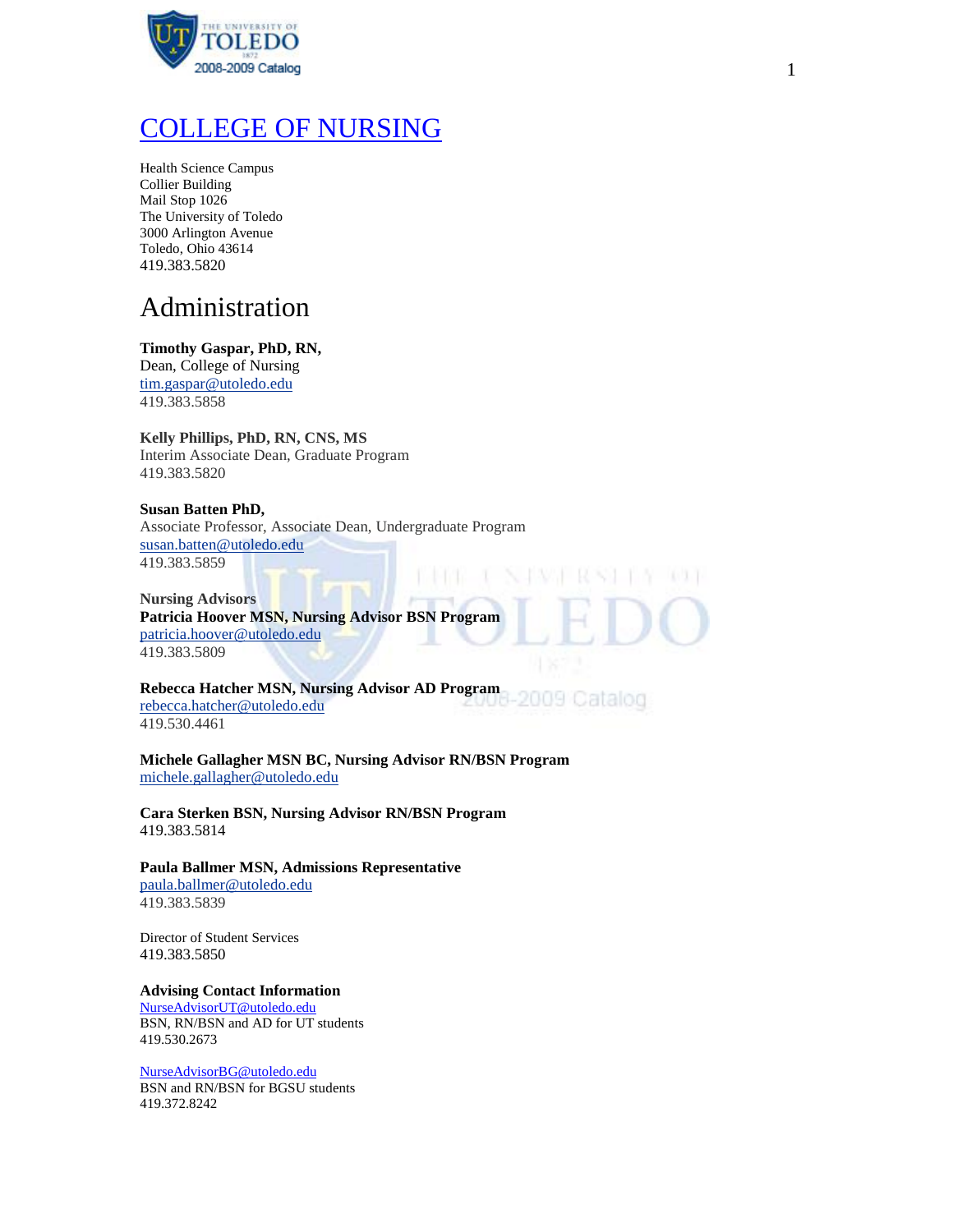

#### [NurseAdvisorEast@utoledo.edu](mailto:NurseAdvisorEast@utoledo.edu)

RN/BSN students with BGSU-F residing in Erie, Huron, Lorain, Ottawa, Sandusky Seneca, or a county east of Lorain county

419.433.5560 (x20645)

#### [NurseAdvisorSouth@utoledo.edu](mailto:NurseAdvisorSouth@utoledo.edu)

RN/BSN students with BGSU residing in Allen, Hancock, Hardin, Putnam, Wood, and Van Wert counties. 419.372.8242

### [NurseAdvisorWest@utoledo.edu](mailto:NurseAdvisorWest@utoledo.edu)

RN/BSN students with BGSU residing in Defiance, Fulton, Henry, Paulding and Williams counties 419.383.

**Admissions Information**

[AdmitNurse@utoledo.edu](mailto:AdmitNurse@utoledo.edu) 419-383-5810

# **Accreditation**

The College of Nursing is accredited by the Commission on Collegiate Nursing Education (BSN program) and National League for Nursing (AD program). Both programs are approved by the Ohio Board of Nursing.

## **Degrees Offered**

The College of Nursing prepares students for a variety of careers in the healthcare environment. Professional practice settings include hospitals, long-term care, home health, school nursing, community centers as well as opportunities in teaching, management, and service settings.

## **Baccalaureate of Science in Nursing**

Students pursuing a BSN degree that leads to nursing licensure complete two years of course work in the preprofessional division of the College of Nursing. Following completion of prerequisite courses, the student applies for admission to the upper division. Students take nursing courses on the Health Science Campus beginning with the summer semester of the junior year. 129 semester credits and successful completion of a nursing competency exam are required for graduation.

a ka ka

 $1.3.1$ 

## **RN/BSN (Registered Nurse to Baccalaureate of Science in Nursing)**

Students who have earned an associate or diploma degree in nursing are eligible to apply. Students complete university required courses and prerequisites for the major, then apply for admission to upper division nursing courses. Completion of 124 semester credits is required for graduation. Required nursing courses are online so computer and internet access is essential. Clinical experiences are completed in the student's community.

## **Associate Degree in Nursing**

Students pursing an AD degree that leads to nursing licensure complete one semester of prerequisite courses, then apply for admission to the major. Students take courses on Main Campus, and can begin the program in fall or spring semester. Completion of 72 semester credits and successful completion of a nursing competency exam are required for graduation.

## **Admissions Policies**

Although admission to the university is open, acceptance into nursing programs is a separate process that is competitive based on cumulative grade point average. Qualifications for admission include satisfactory completion of prerequisite courses and all other requirements stated in this catalog. The requirements apply equally to full-time, part-time and transfer students.

## **Pre-nursing**

Admission to the College of Nursing requires a high school GPA of 2.5 or higher on a 4.0 scale and completion of college entrance examinations (SAT/ACT). Students enroll in pre-nursing courses based on placement test outcomes; the tests are taken as part of orientation activities. Admission as a pre-nursing student does not guarantee acceptance into BSN, RN to BSN or ADN program.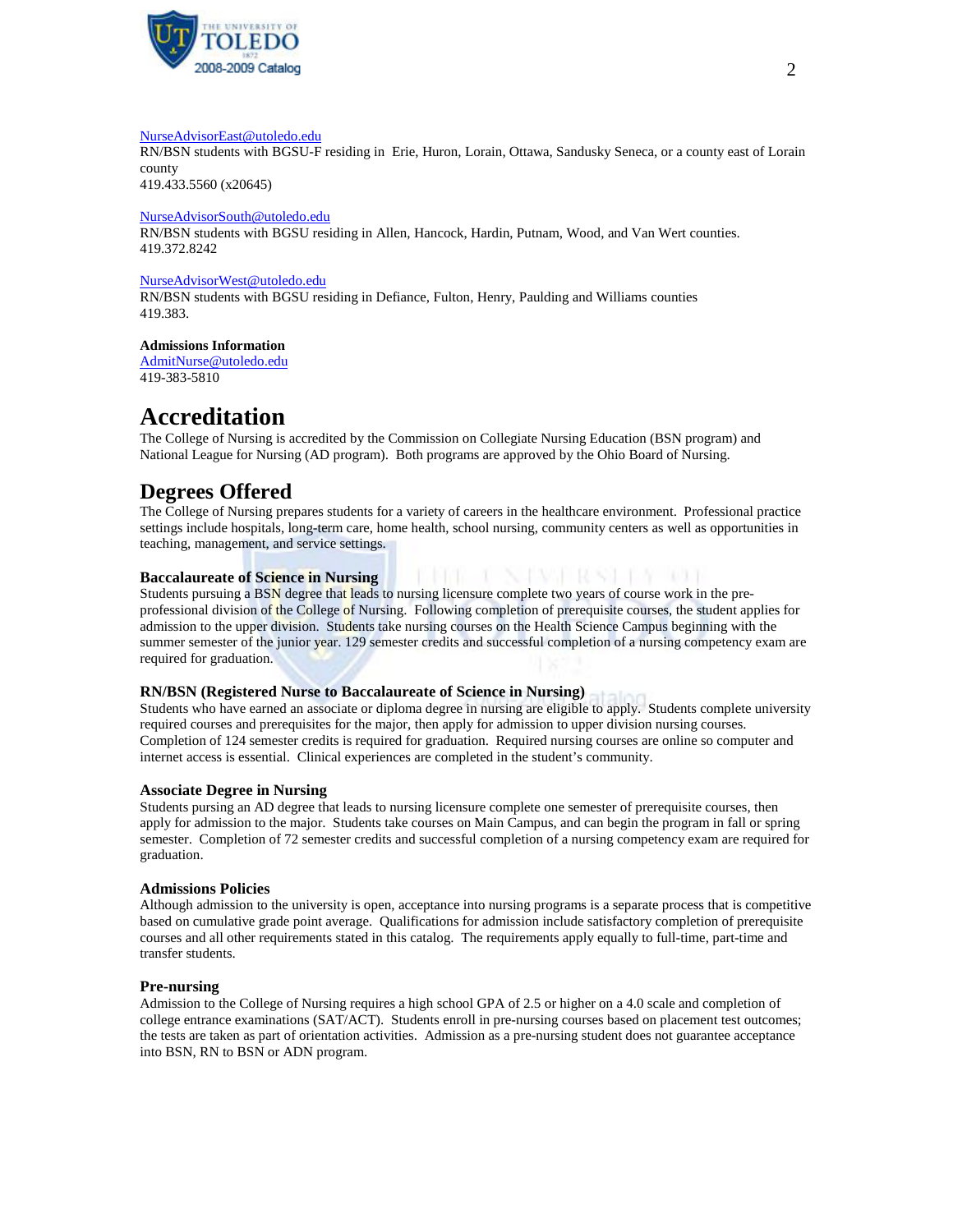

#### **Baccalaureate Program**

Admission to the upper division is competitive based on a minimum cumulative GPA of 2.5 on a 4.0 scale and completion of all courses with a grade of "C" or higher. Because the number of seats available for starting upper division study each summer is limited, students are encouraged to obtain at least a 3.3 cumulative GPA. Applications are submitted to the Nursing Advisors office by December 1st.

Mastery of basic mathematics is associated with success in the nursing major and is essential for performing medication calculations in the clinical setting. Each student must achieve a score of 90 percent or higher on a math exam administered by the College of Nursing the spring before matriculation. Individuals scoring less than 90 percent will be referred for assistance with math, then retest one time only. Cost of retesting is the student's responsibility.

## **RN to BSN Program**

Registered nurses who graduated from an accredited school and have an unencumbered professional licensure to practice nursing enroll in the College of Nursing to earn a baccalaureate degree. Students complete university core courses and nursing prerequisites, and then apply for admission to the upper division program. A minimum cumulative GPA of 2.5 on a 4.0 scale and grades of "C" or higher in all course work is required. Transfer credit evaluation determines the number of credits needed to meet the graduation requirement. A minimum of 32 hours must be taken at the 3000 to 4000 levels. Applications are submitted to the Nursing Advisors office by October  $1<sup>st</sup>$  and April  $1<sup>st</sup>$ . for the following semester.

#### **Associate Degree Program**

Admission to the nursing program is competitive based on a minimum cumulative GPA of 2.7 on a 4.0 scale. All prerequisite courses must be completed with a grade of "C" or higher prior to beginning the clinical phase of the program. Students with two failures in any prerequisite courses are not eligible to apply. Applications are submitted the Nursing Advisors office by November 15<sup>th</sup> and May 1<sup>st</sup>.

Students must pass the Nurse Entrance Test (NET) with a minimum of 60 for the Composite Score, Critical Thinking, Reading Comprehension, and Math to be eligible for admission. Students have up to one (1) year from the original date of passing the NET to matriculate into to the program without retesting. If greater than one year, students are required to take and pass the NET again.

## **Early Admission BSN Program**

Incoming freshman with a minimum cumulative high school GPA of 3.5 on a 4.0 scale, and SAT overall score of 1200 or higher or an ACT composite score of 27 or higher may apply for early admission status to the BSN program. Standardized test scores through December will be accepted. Eligible students must apply for prenursing admission by March 1<sup>st</sup> for the following fall; students must be accepted for admission to The University of Toledo before entering the pre-nursing program. Matriculation to nursing courses requires a minimum cumulative GPA of 3.0 and grade of "C" or higher in all prerequisite and core courses.

## **Transfer Students**

Credit earned at other institutions may apply toward a degree in the College of Nursing. Coursework from other institutions is accepted at the level at which the course was taught at that institution. To be eligible for transfer, students need to have earned a minimum cumulative GPA of 2.5 on a 4.0 scale; achieving the minimum GPA does not guarantee placement into nursing courses.

Students with transfer credit are expected to fulfill all University and College of Nursing requirements for a degree as specified in the catalog for the year in which they matriculate into nursing courses (NURS or NURA). In some cases, not all credit that transfers to The University of Toledo will apply toward a degree in the College of Nursing.

Transferability of previously completed nursing courses is determined by the College of Nursing after the student submits official transcripts from all colleges and universities attended. In most cases, the student is expected to provide the Associate Dean with syllabi, course packs or workbooks for assessment of congruence with College of Nursing courses. Evaluation must be completed before matriculation into the major and is applicable only for the semester offered admission.

Students who transfer from other institutions must take at least 30 semester hours at The University of Toledo; transfer into the College of Nursing may require more than 30 semester hours of work in the major, regardless of the number of hours transferred. Official transcripts of records from all schools previously attended must be on file with the University of Toledo before the student will be permitted to register.

The [Course Applicability System](https://oh.transfer.org/cas/) (CAS) is a statewide transfer information system supported by the Ohio Board of [Regents.](http://regents.ohio.gov/transfer/index.php) CAS shows course equivalencies between public and private colleges and universities.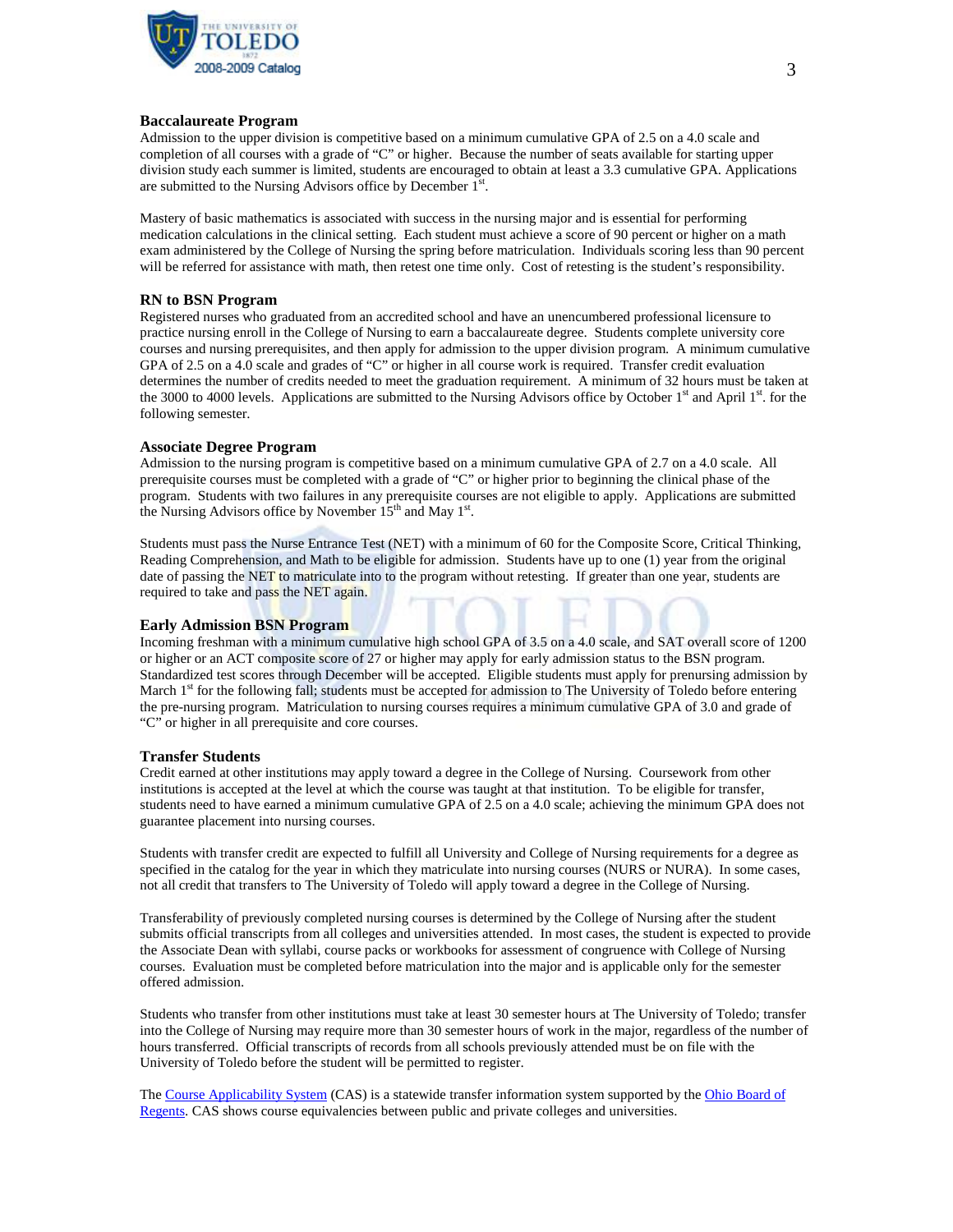

## **Change of College**

Students in good standing who wish to change from another college at The University of Toledo to the College of Nursing should make an appointment with a nursing adviser to discuss transfer requirements and have an academic record review. All college requirements, including core requirements, prerequisites, and minimum cumulative must be fulfilled as specified in the catalog for the year in which the student begins nursing courses (NURS or NURA).

#### **Readmission of Former College of Nursing Students**

Students who discontinue pre-nursing course work must request readmission to the College of Nursing; students who discontinue study for an academic year must also reapply to the University. Students who withdraw and do not attend any other institution in the interim may be readmitted, provided they were eligible to continue enrollment in the college at the time of withdrawal. The written petition for readmission must be provided to the Associate Dean at least four weeks in advance of the semester start date.

Matriculated students who discontinue nursing course work must submit a Leave of Absence form indicating plans for return to the program and meet the above guidelines. Readmission is based on faculty and clinical resources; there is no automatic granting of readmission. Students who readmit after more than 12 consecutive months absence must comply with existing university and College of Nursing requirements at the time of readmission. Absence of one academic year for any reason may require auditing previously passed nursing courses and satisfactory performance of skills to assure current clinical competency.

Students who have an absence of two or more consecutive terms exclusive of summer must complete a Readmission Application for the university.

#### **Technical Standards**

The admission policies of the College of Nursing are non-discriminatory. All applicants for admission to nursing programs receive consideration regardless of race, color, ethnicity, national origin, ancestry, creed, political or religious affiliation, age, sex, marital status, identity as an individual with a handicap or disabled veteran or Vietnam era veteran; membership in the National Guard, state defense force or any other component of the military forces of the United States or this state.

A candidate for professional nursing must enter the College of Nursing possessing the essential abilities and skills to engage in any field of nursing. The following abilities and skills are essential for matriculation into the College of Nursing:

| Critical Thinking: | Critical thinking ability sufficient for clinical judgment.                                                                                                                                                                                                                |
|--------------------|----------------------------------------------------------------------------------------------------------------------------------------------------------------------------------------------------------------------------------------------------------------------------|
| Interpersonal:     | Interpersonal abilities sufficient to interact with individuals, families and groups from a<br>variety of social, emotional, cultural, and intellectual backgrounds.                                                                                                       |
| Communication:     | Communication abilities sufficient for interaction with others in verbal and written form.                                                                                                                                                                                 |
| Mobility:          | Physical abilities sufficient to move from room to room, to provide general and emergency<br>nursing care such as CPR.                                                                                                                                                     |
| Motor Skills:      | Gross and fine motor abilities sufficient to provide safe and effective nursing care without an<br>intermediary.                                                                                                                                                           |
| Hearing:           | Auditory ability sufficient to monitor and assess health needs.                                                                                                                                                                                                            |
| Visual:            | Visual ability sufficient for observation and assessment necessary in nursing care.                                                                                                                                                                                        |
| Tactile:           | Tactile ability sufficient for physical assessment without an intermediary.                                                                                                                                                                                                |
| Behavioral:        | Behavior demonstrating exercise of good judgment; prompt completion of responsibilities;<br>mature, sensitive effective relationships with patients; ability to adapt to changing<br>environments; ability to function effectively under stress; integrity and motivation. |

When requested, the College of Nursing will provide reasonable academic adjustment to otherwise qualified applicants with disabilities. It is the responsibility of the applicant with disabilities to request those adjustments, which the applicant believes are reasonable and are needed to execute the essential requirements described above. Requests for academic adjustment should be directed to the Associate Dean of the Undergraduate Program at least eleven weeks before entering the program. Requests will be evaluated on a case-by-case basis.

## **Matriculation Requirements**

## **BSN Program**

Students offered admission to the College of Nursing must satisfactorily complete prerequisite courses before entering the upper division nursing courses: composition I, composition II, math, statistics, general psychology, lifespan psychology, nutrition, healthcare ethics, basic computer course, biology, chemistry, anatomy, physiology, and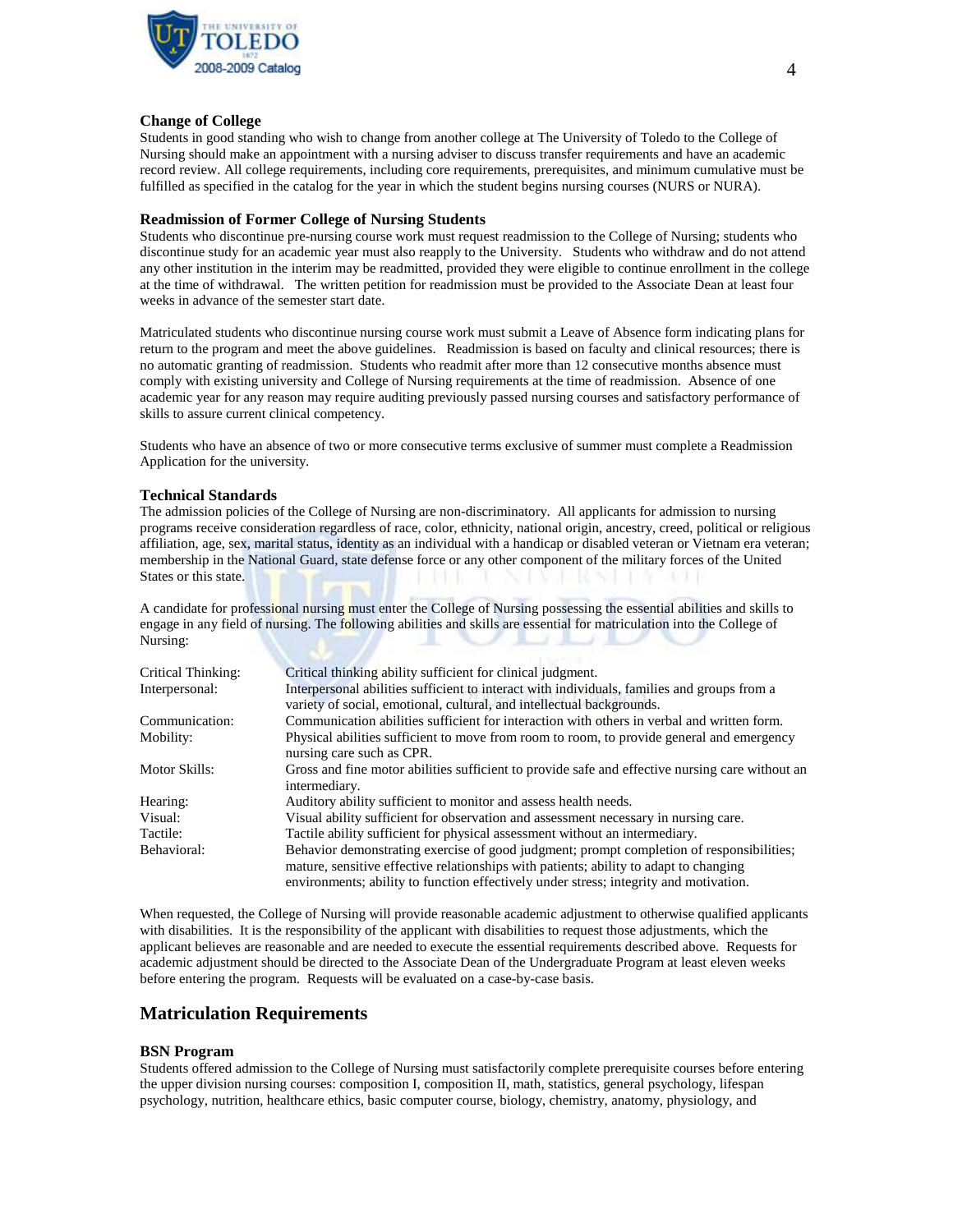

microbiology. Completion of university core courses is strongly recommended. Minimum cumulative GPA of 2.5 or higher.

#### **RN to BSN Program**

Students offered admission to the College of Nursing must satisfactorily complete prerequisite courses before entering the upper division nursing courses: composition I, composition II, math, statistics, general psychology, lifespan psychology, nutrition, healthcare ethics, basic computer course, biology, chemistry, anatomy, physiology, and microbiology. Completion of university core courses is strongly recommended before beginning upper division courses. Minimum cumulative GPA of 2.5 or higher.

#### **Associate Degree (AD) Program**

Students offered admission must satisfactorily complete prerequisite courses before taking nursing courses: anatomy and physiology with lab, composition I, chemistry and college algebra. Students must achieve a NET composite score of 60, with reading and critical thinking score at least 50 and math score of at least 60. A course in computer basics is encouraged. Minimum cumulative GPA of 2.7 or higher.

#### **Academic Performance Standards**

The College of Nursing defines "good academic standing" as maintaining a cumulative GPA of 2.5 or higher and achieving a GPA of at least 2.0 each semester.

A grade below "C" (2.0 on a 4.0 scale) in any prerequisite or university core course will not be considered a passing grade for the major. The course must be repeated with an earned grade of C or higher.

The student is responsible for maintaining professional standards of conduct and providing safe, effective care while enrolled in the program.

Probation, suspension, and dismissal policies apply to full-time and part-time students. In all matters, the dean's decision is final. **L. N. PASH ROSE IS A 100 F** 

#### **Probation**

A student who fails to achieve a semester GPA of 2.0 at the end of any semester is automatically placed on probation. The student is removed from probation if the subsequent semester GPA is 2.0 or higher. Two consecutive semesters of GPA below 2.0 results in suspension from the College of Nursing.

A student enrolled in nursing courses who fails to maintain a cumulative GPA of 2.5 will be automatically placed on probation. The student is removed from probation when the cumulative GPA is 2.5 or higher. Two consecutive semesters of cumulative GPA below 2.5 results in suspension from the College of Nursing.

A student is placed on probation for unsatisfactory clinical performance at any time during the semester. Adherence to faculty recommendations for improvement and achievement of performance standards by end of the semester is required. Inability to meet clinical expectations results in failure of the nursing course.

Students on probation meet with the Associate Dean to review program expectations, develop a learning contract, and obtain appropriate consultations as recommended. Prenursing students also meet with the Nursing Advisor to develop a plan of study and complete a Conditional Enrollment Contract.

During the period of probation, the College of Nursing imposes restriction on the number of credit hours in which the student can enroll to 12 to 13 semester credit hours.

#### **Suspension**

A student who fails to achieve a semester GPA of 2.0 or greater at the end of any semester will automatically undergo a record review and may be suspended from the College of Nursing without a preliminary probationary semester. The period of suspension is at least one semester. In certain circumstances, suspension may be deferred with the associate dean's approval.

Academic suspension means the student is dropped from The University of Toledo for at least one semester. No course work taken at any other educational institution during suspension will be accepted as transfer credit. The student may remove incompletes during the period of suspension.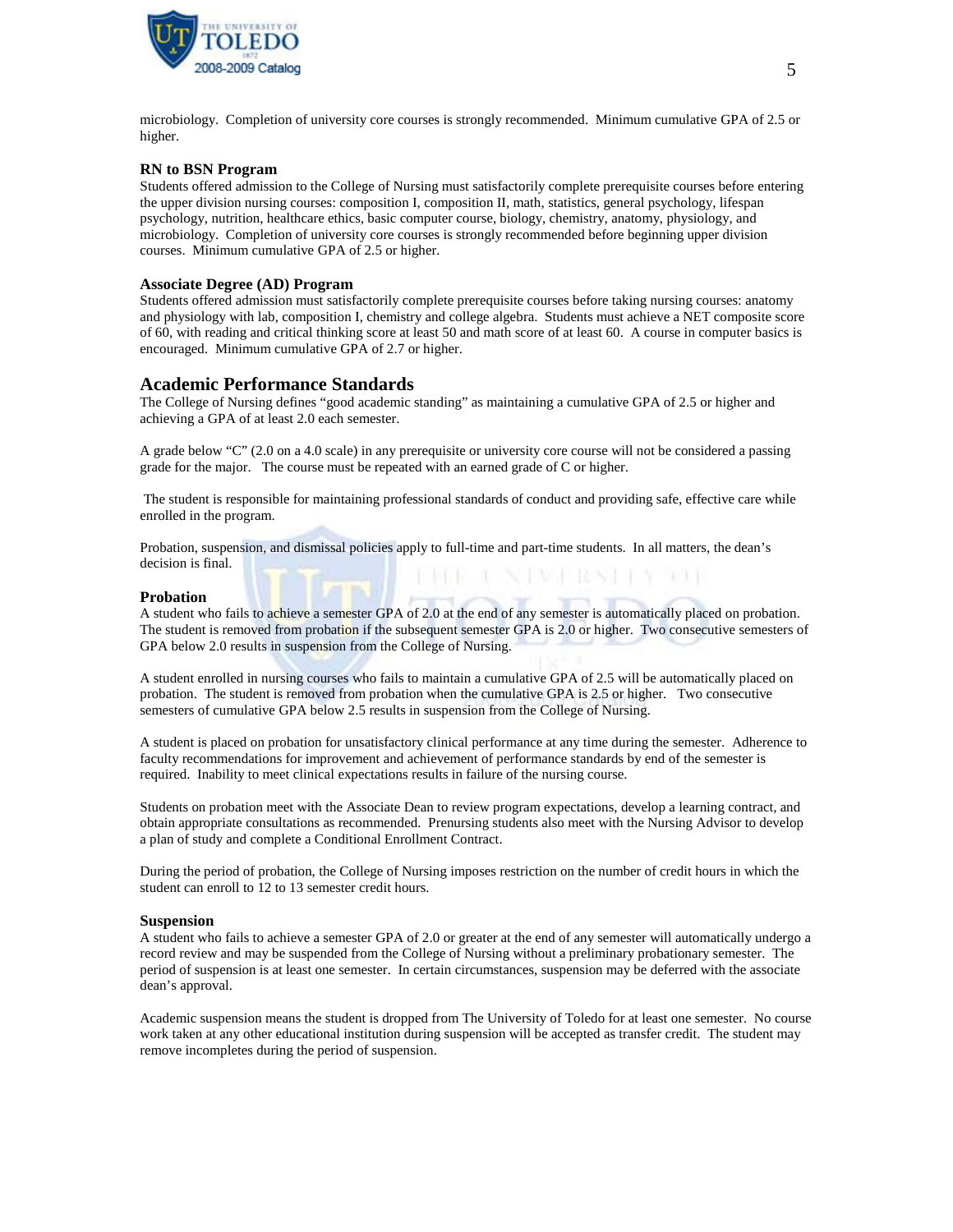

A suspended student must petition the Associate Dean in writing at least eight weeks prior to the semester in which the student wants to return to the university. If the petition is accepted, the college will determine conditions under which the student enrolls. Students who do not meet the stated conditions or required GPA are subject to academic dismissal.

#### **Dismissal**

Two nursing course failures results in permanent dismissal from the program; this can occur by failing two courses one time each, or failing one course two times. Administrative dismissal occurs when a student is in noncompliance with health, immunization, BCLS, fingerprint, and insurance requirements.

A student can be dismissed for violating academic honesty standards (as described in this catalog), unsafe patient care, and unprofessional conduct (patterns of behavior that are inappropriate) identified in the National Student Nurses Association Guidelines, or American Nurses Association Code of Ethics, or the Ohio Board of Nursing Rules and Law. Conviction of a misdemeanor or felony that prohibits licensure can result in dismissal. Violation of federal HIPAA standards is also grounds for dismissal.

Students dismissed for failure of two nursing courses, academic misconduct, unsafe patient care, or unprofessional conduct are not eligible for readmission to the College of Nursing. The dean's decision is final in all matters pertaining to dismissal.

#### **College of Nursing Grading Scale**

The following grading scales apply to nursing courses. The minimum acceptable grade for nursing (NURS and NURA) courses is "C". Students are required to earn a passing grade for both theory and clinical in order to pass a nursing course. Failure of either theory or clinical requires retaking the entire course.

BSN: A (93-100), B (92-85) C (84-76) D (75-68) F (67 or below)

AD: A (94-100 ) A-(92-93) B+(90-91) B-(84-85) C+(82-83) C(79.5-81) D+(75-79.4) D(70-74) F(69 and below)

#### **College of Nursing Honors Program**

Admission to the Honors Program of the College of Nursing is competitive and limited to academically talented students. Students entering directly from high school are considered based on a review of application materials, which include a high school transcript, references, an essay, an extracurricular resume, and ACT or SAT scores. Students with an ACT composite score of 28 or higher (SAT composite of 1240 or higher) and a high school GPA of 3.75 or higher are encouraged to apply. Highly motivated students with an ACT composite of at least 25 (SAT composite of at least 1140) and a minimum high school GPA of 3.5 are also considered eligible. Currently enrolled University of Toledo students and transfer students may apply for the college Honors Program if they have completed between 15 to 60 graded semester hours of college work, and earned a minimum GPA of 3.3 (4.0 scale). Students are accepted to the College Honors program on a space-available basis.

In order to graduate with College of Nursing Honors, a student must complete all requirements of the nursing program. Honors students also complete a minimum of 33 semester hours of honors courses: six semester hours of Honors Readings Conference (Readings Conference I and Readings Conference II); three semester hours selected from HON 2020 (Multicultural Literatures: The North American Experience) or HON 2030 (Multicultural Literatures: The Non-European World); six semester hours of two upper-division interdisciplinary seminars offered through the Honors program (HON 4950 and 4960); honors thesis or project supervised by a faculty member in the major; and all requirements for departmental honors in nursing. Honors students must earn a minimum overall GPA of 3.3.

To remain in good standing in the Honors Program, a student must maintain a minimum overall GPA of 3.0, make satisfactory progress toward fulfillment of program requirement, and achieve a final GPA of 3.3.

The University of Toledo will include all course work taken at other institutions of higher education in the calculation to determine if a student will graduate with honors; no student will be awarded a level of honors above that indicated by The University of Toledo cumulative GPA. The University of Toledo requires a minimum of 30 semester hours of standard letter-graded courses in the major in order to qualify for graduation with honors.

## **Student Responsibilities**

#### **Plan of Study**

The student is responsible for selecting correct courses for the nursing program of study each semester and for fulfilling all degree requirements.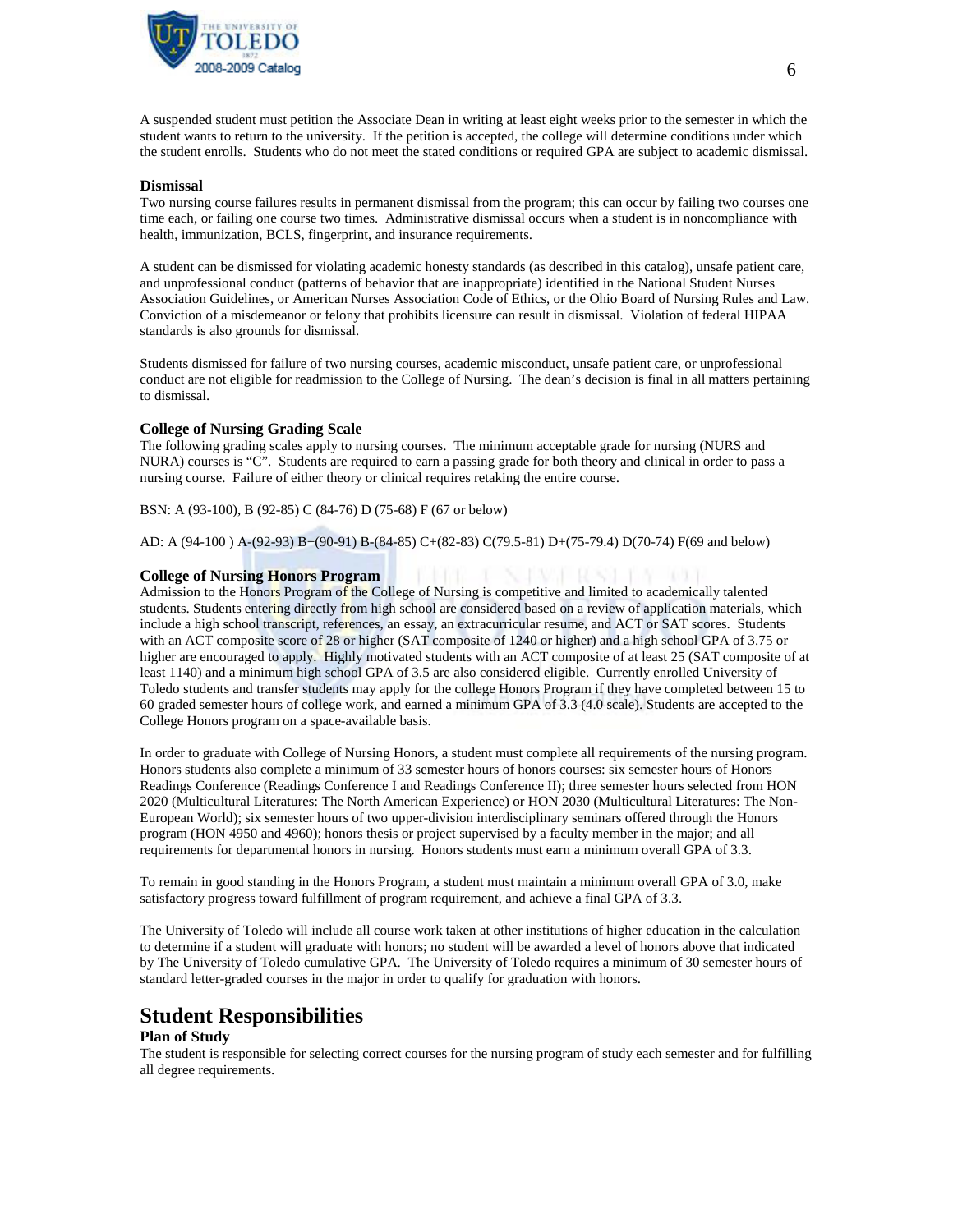

### **Transportation**

Students are responsible for transportation to class and clinical settings for participation in course activities. Because clinical sites are throughout Northwest Ohio, students are encouraged to talk with others in the assigned clinical group about carpooling.

The university provides bus transportation between Main Campus and Health Science Campus. Students can obtain schedules from the university website or the Transportation Office.

#### **Background Check**

Students are required to have a BCII and FBI background check on matriculation into the major. The student is responsible for processing fees; reports must the sent directly to the Undergraduate Program office. The College of Nursing will provide information and arrange for services to facilitate fingerprinting and submission to the State of Ohio and Federal Bureau of Investigation. Duplicate reports from places of employment or other sources are not acceptable as report results must be current with matriculation.

#### **Clinical Agency Requirements**

Students must meet health and safety requirements based on agency, local, state and federal government mandates. Students are responsible for cost of meeting these obligations. Documentation must be submitted at least eight weeks before a semester begins.

"Fit and free for duty" statements are documented on the College of Nursing Physical and PPD form every year. The physical examination documentation cannot expire during the semester.

Proof of immunity for hepatitis B, rubella, rubeola, varicella, and mumps is required, with titers documented before beginning clinical. Students not immunized for Hepatitis B must document a negative antigen screen annually and are strongly encouraged to complete the three part immunization process.

Documentation of tetanus immunization within the past ten years is required. While polio immunization is not a requirement at the present time, students are recommended to receive the vaccine. Similarly, immunization for meningitis is prudent especially for students living in residence halls.

A two-step PPD is required before starting nursing courses, followed by an annual PPD. Students with a history of positive PPD must obtain annual healthcare provider documentation of "free of active disease" statement on the College of Nursing Physical and PPD form. Students with active disease must obtain medical intervention and are limited in clinical experiences according to agency policy.

HIPAA training is required by the College of Nursing before clinical begins, along with an annual review of regulations and updates.

Documentation of completion of American Heart Association Basic Cardiac Life Support for Healthcare Providers is required before clinical starts. Training will include resuscitation of adults, children and infants; care of the stroke victim; and instruction in use of automated external defibrillators. Cards cannot expire during the semester.

Students are expected to maintain healthcare insurance, either through a family, individual or college policy. If a student does not have proof of personal health insurance, the cost of University Group Insurance will be incurred each semester according to university policy.

Clinical agencies have the right to deny a student access to the facility when requirements are unmet. Students who fail to provide documentation of health, immunization, and BCLS by established deadlines are administratively dismissed for the semester.

Students who experience exposure or injury or an emergency healthcare situation during clinical may obtain treatment at the agency if available, but are responsible for any costs incurred. Follow-up with university Student Health Services or a personal healthcare provider is recommended.

Students who experience acute illness or injury must provide the College of Nursing with healthcare provider documentation of release to return to class and clinical. Students experiencing pregnancy must provide healthcare provider of approval to continue in clinical; clearance to return to clinical is submitted before restarting clinical activity.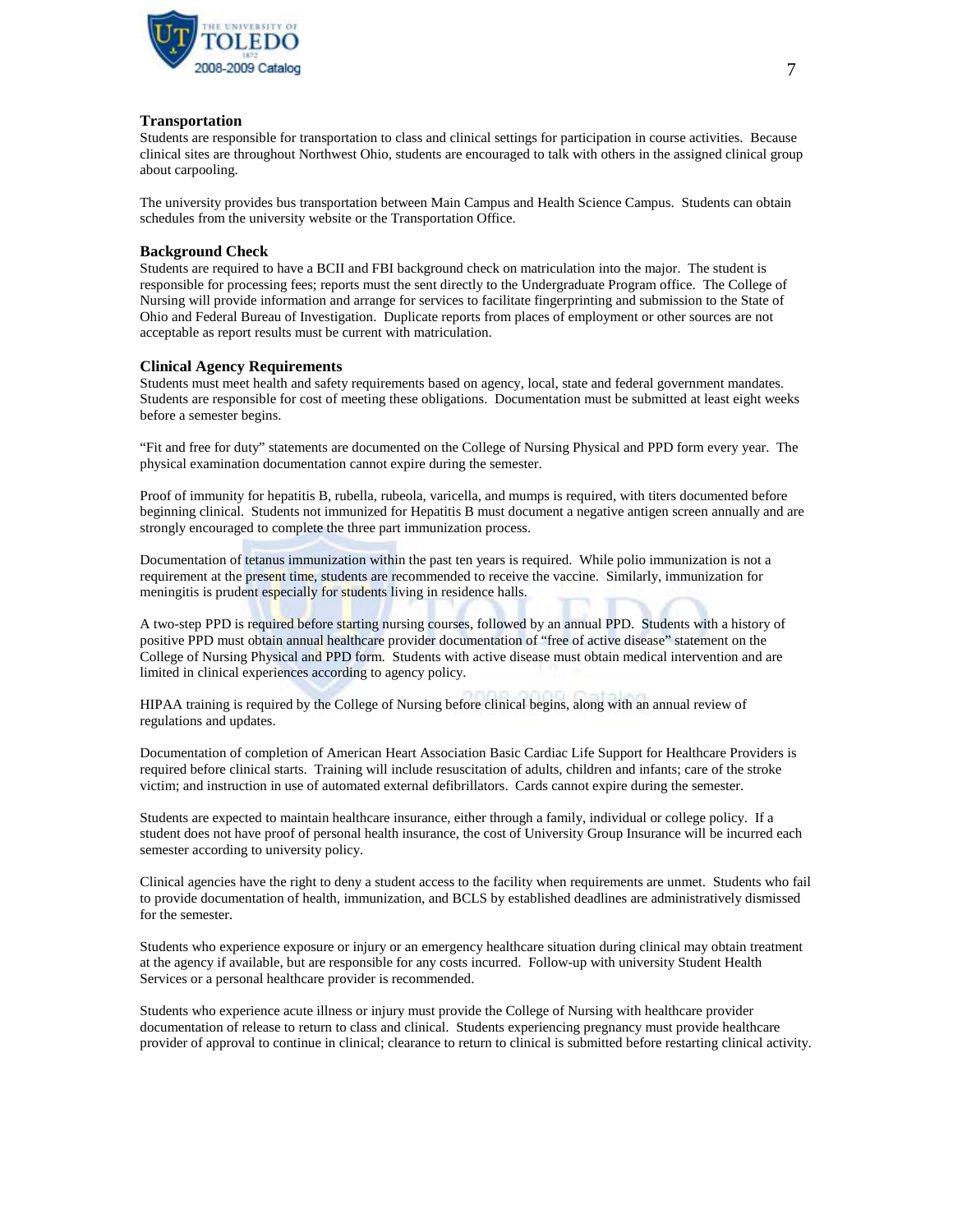

## **Academic Policies**

Refer t[o UT Policy web site](http://utoledo.edu/policies/) for general academic policies that apply to all students. In case of conflicting policies, the stricter policies will apply.

## **Academic Honesty**

Nursing students are expected to maintain high standards of behavior. Cheating, lying, stealing, failure to report, unauthorized replication of tests, and plagiarism are not tolerated and lead to dismissal from the program. Nonadherence to testing policies and procedures results in a grade of zero for the test and possible course failure. Dismissal from the College of Nursing occurs with major violation of academic standards. See the Undergraduate Student Handbook for discussion of academic honesty.

#### **Academic Advising**

Academic advising for new, transfer and continuing students is available by appointment on the Main Campus and the Health Science Campus. While ultimate responsibility for educational decisions rests with the student, advisers can assist the student to identify alternatives and potential consequences; help select courses to meet University core and college requirements; and facilitate student evaluation of academic progress.

#### **Transcripts and Degree Audit Reports**

A transcript is a chronological list of academic courses that includes all courses attempted and grades earned. The transcript does not indicate how specific courses apply to University and College of Nursing requirements. Developmental and technical courses are not counted toward minimum credits for degrees, but may appear on transcripts. The Degree Audit Report (DAR) details all requirements applicable to a student's academic program and identifies requirements remaining when all registered courses are completed. Students access the transcript and DAR through myUT portal.

Official transcripts for all post high school study must be provided by the student before matriculation into the College of Nursing. Transcripts will be reviewed, with degree and courses accepted for transfer posted to the student's academic record. Students who do not provide official transcripts within the first semester of nursing coursework cannot register in subsequent semesters. Official transcripts are provided directly to The University of Toledo from the issuing institution; "issued to student" transcripts are not considered as official transcripts.

#### **Sequence of Courses**

There is a prescribed sequence of courses for each program. Developmental courses may be required on the basis of placement testing and/or high school deficiencies. Students should meet with a nursing advisor to review program requirements to ensure completion in the appropriate sequence. Student use the DAR to track progress is highly recommended. All requirements must be fulfilled as specified in the catalog for the year in which the student begins nursing courses.

## **Plan of Study**

Students consult with the Nursing Advisor to develop a plan of study for program completion and placement in clinical courses. BSN and AD students follow the required sequence of courses as stated in this catalog; for the most part study is full time, but part time study can be arranged based on student need.

RN to BSN student enrollment is on a full-time or part-time basis, with one or more courses each semester. A plan of study is developed in consultation with the Nursing Advisor, with a signed copy submitted to the College of Nursing Undergraduate Program office. NURS 4180 and NURS 4230 are prerequisite for NURS 4190, NURS 4120 and NURS 4200. Plan of study changes must be submitted in writing at least eight weeks prior to start of the semester. Placement in NURS4120 and NURS4200 is based on availability of clinical preceptors and current clinical agency affiliation agreement.

## **GPA Recalculation for Repeated Courses**

The College of Nursing permits a maximum of 12 semester hours of course work to be deleted from the GPA calculation. The actual grade will remain on the transcript. Students who have had the GPA recomputed under the Academic Forgiveness Policy are not eligible for grade deletions. Failing grades resulting from academic dishonesty, cheating or unprofessional conduct will not be deleted and remain in GPA calculation.

Grade deletion for prerequisite courses is allowed in accordance with The University of Toledo policies as long as the grade was not a result of academic dishonesty.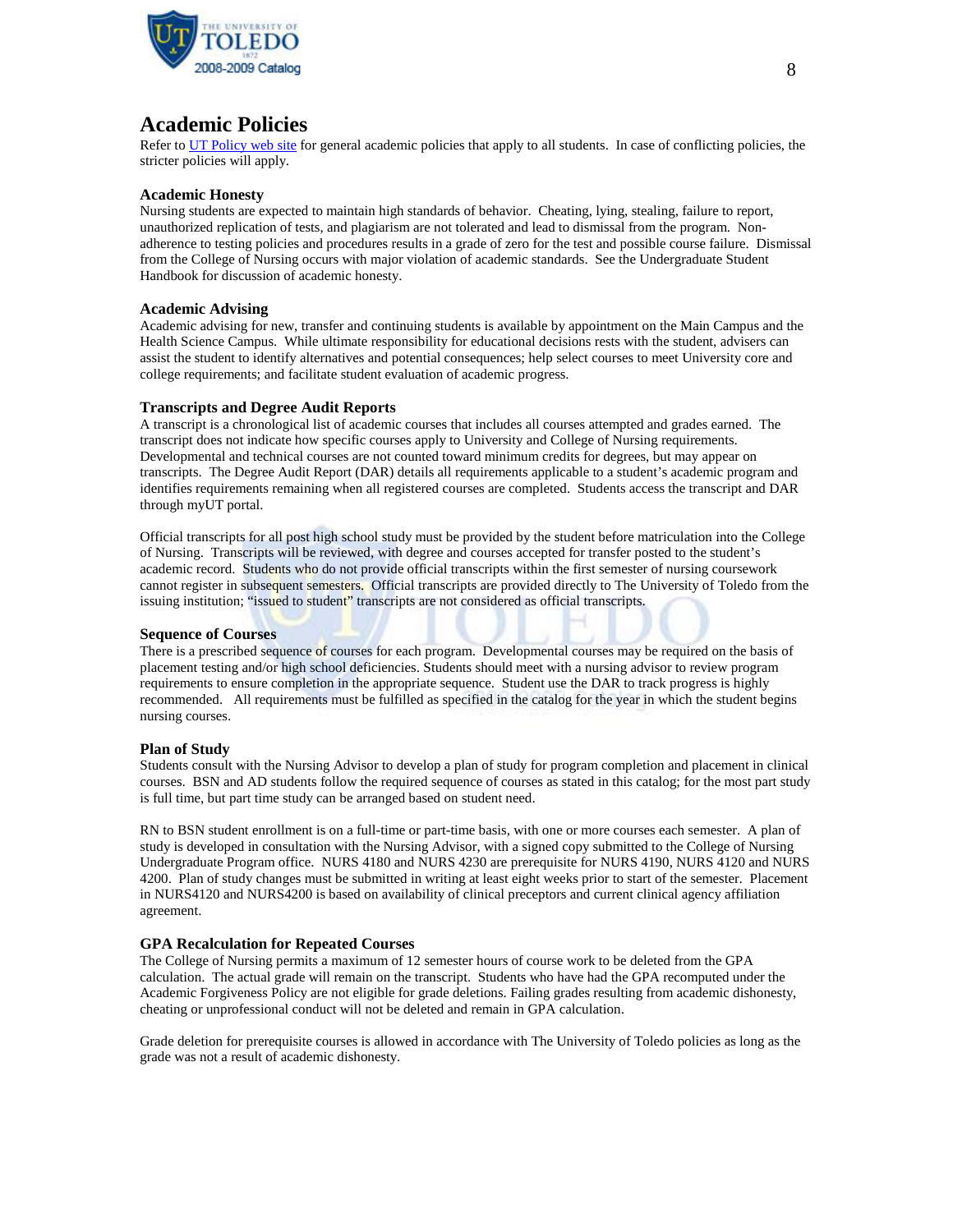

## **Withdraw, Incomplete Withdraw, and Drop Grade Policy**

The number of credit hours of W and IW is limited to 15 hours for undergraduate students in the College of Nursing. Once a student has accumulated 15 hours of W and IW grades, further withdrawals will be counted as F's in computation of GPA. Risk for loss of financial aid may occur with excessive hours of W and IW grades. Students who transfer into the College of Nursing from another college at The University of Toledo retain the number of W's, IW's and DR's accumulated in previous work. Failing grades as a result of academic dishonesty will remain in the student academic record.

### **Academic Grievance Policy**

Any student who wants to protest an improper action is advised to meet with the faculty member promptly to discuss the concern. If resolution is not achieved, the student meets with the course coordinator and associate dean. When resolution is not attained or mutual understanding of the issue or action is not reached, the student may file a grievance following the College of Nursing Grievance Procedure published in the Student Handbook and College of Nursing website. Consultation with the university ombuds person and Student Government president is appropriate.

#### **Professional Licensure**

Application to be a Registered Nurse is a separate procedure based on the state of initial licensure. The College of Nursing will assist students with application for licensure in Ohio; a verification of program completion is provided directly to the Ohio Board of Nursing after the university has cleared the student as having met all degree requirements. Students licensing out-of-state are advised to consult with the appropriate Board of Nursing; as a general rule an official university transcript is required along with Undergraduate Dean validation of program completion. Licensure requirements include a background check and passing the NCLX-RN examination.

## **Program Requirements**

#### **Degree Requirements**

The College of Nursing reserves the right to change policies and procedures at any time. These changes will be binding on the date they are approved by faculty action. Courses taken at other nursing programs will not substitute for professional courses. Only students admitted to the nursing program are allowed to take NURA and NURS courses.

#### **Residency Requirement**

Students transferring from other institutions must earn at least 30 hours of credit at The University of Toledo; at least 30 of these must be in the nursing major. Full-time students must take the last semester, and part-time students the last 12 hours, in residence, unless alternative arrangements have been made in advance with the undergraduate dean of the College of Nursing.

#### **Credit Hours**

#### *BSN Program*

Students must complete a minimum of 129 hours of course work that includes University core requirements and all required course work in the major. A minimum of 64 hours must be taken at the 2000 to 4000 level, and a minimum of 32 hours must be taken at the 3000 to 4000 level. Students are cautioned to use the DAR to review remaining requirements and meet with the nursing adviser before every registration to access progress toward completion of requirements. If a student completes basic and required courses in the major in fewer than 129 hours, the student will successfully complete elective courses to meet the total of 124 hours.

#### *RN to BSN Program*

Students must complete a minimum of 124 hours of course work that includes University core requirements and all required course work in the major. A minimum of 32 hours must be taken at the 3000 to 4000 level. The DAR will indicate courses accepted for transfer credit and deficiencies to be completed before graduation. If a student completes required courses in the major in fewer than 124 hours, the student will successfully complete elective courses to meet the total of 124 hours.

#### *AD Program*

Students must complete a minimum of 72 hours of course work that includes core courses and all required course work in the major. Students are cautioned to use the DAR to review remaining requirements and meet with the nursing adviser before every registration to access progress toward completion of requirements.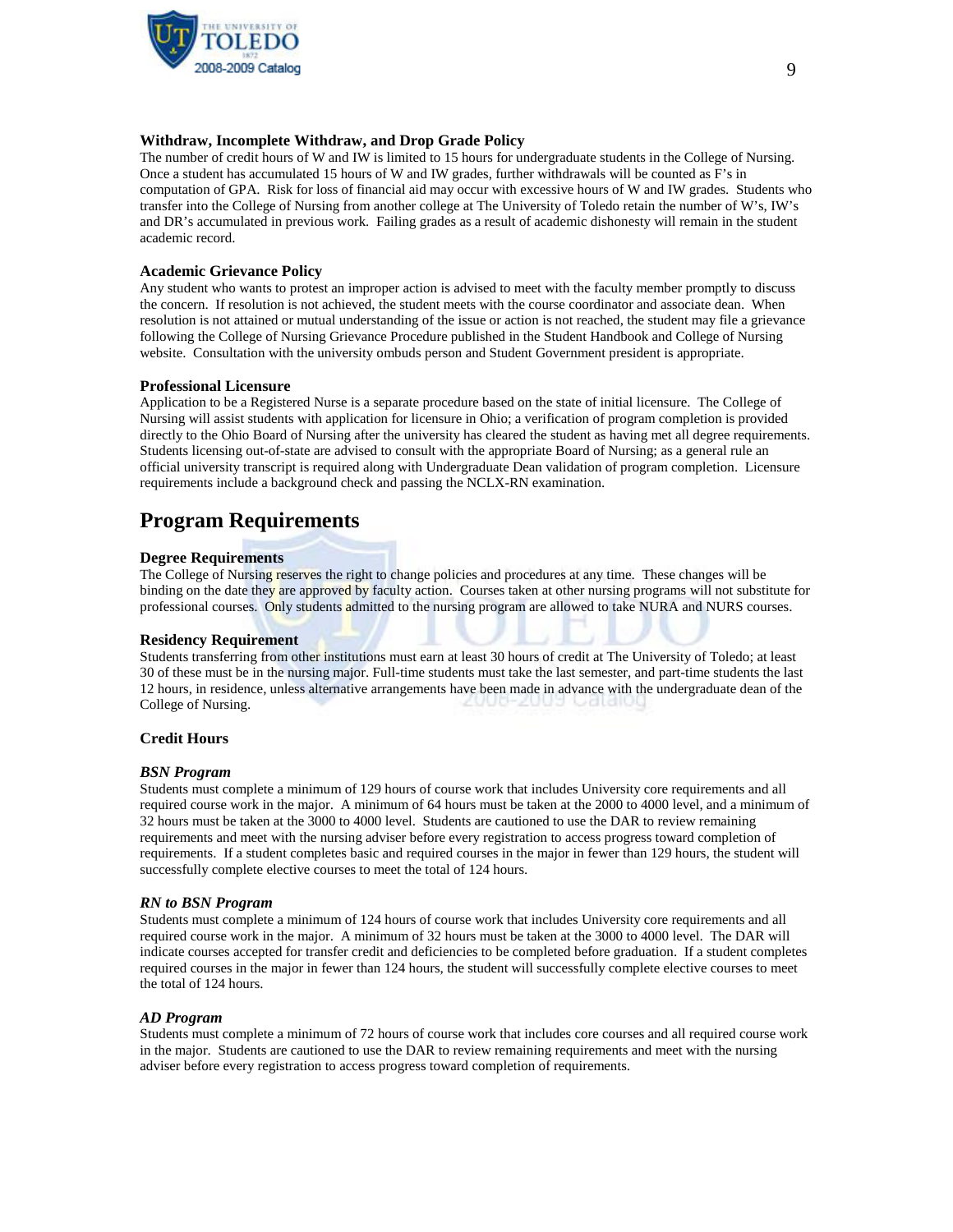

## **Credit Restrictions**

Total earned hours shown on a student's transcript may not all be applicable to the minimum 78 or 124 credits required for a degree. Students with entrance deficiencies in mathematics and required courses or choose to take developmental courses will need to complete additional hours. No more than two hours in physical education or recreation courses at the 1000 level will apply toward the degree. No more than 15 hours of credit earned in colleges other than the College of Nursing, either at The University of Toledo or elsewhere, will apply toward courses in the major.

Students will not receive credit for repeated courses (taking the same course twice), whether taken at The University of Toledo or elsewhere. The college reserves the right to deny credit for any course (including SKLS courses) and blanket technical credit not applicable to the nursing program.

## **University Core Curriculum Requirements**

Nursing students are required to complete 27-30 credit hours of courses that comprise the University Core Curriculum. The courses include English composition, humanities/fine arts, social sciences, natural sciences and mathematics, and multicultural studies. Students are placed into English composition, chemistry and mathematics courses by ACT scores or placement tests in those subjects; consult with the Nursing Advisor for specific details.

## *Orientation (NURS 1000) - 1 hour*

All first-year BSN students must successfully pass NURS 1000. Transfer students are strongly urged to complete the course. ADN students are encouraged to take the course to promote understanding of the professional and enhance transition to academic study.

## **Program Requirements**

## **Baccalaureate Program**

*First Year Fall* NURS 1000 College Orientation (1) ENGL 1100 English Composition I (3) HEAL 1800 Medical Terminology (3) PSY 1010 Principles of Psychology (3) MATH 1180 Mathematics for Liberal Arts (3) EEES 2150 Biodiversity (4)

## *Spring*

ENGL 1130 English Composition II or higher (3) CHEM 1120 Chemistry for Health Sciences (4) PSY 2510 Lifespan Developmental Psychology (3) KINE 2550 Human Anatomy and Physiology (3) Elective (3)

## *Second Year*

## *Fall*

KINE 2570 Human Anatomy and Physiology II (3) PHIL 3370 Medical Ethics (3) Statistics (3) Humanities/Fine Arts Core Course (3) Non-Western Diversity (3)

## *Spring*

HEAL 4700 Nutritional Science (3) KINE 2590 Microbiology (3) Diversity of US Culture (3) Social Science Core Course (3) Computer Course (3)

## *Third Year*

*Summer* NURS 3010 Nursing Agency I: Concepts (3) NURS 3110 Nursing Agency II: Assessment (3)

## 2008-2009 Catalog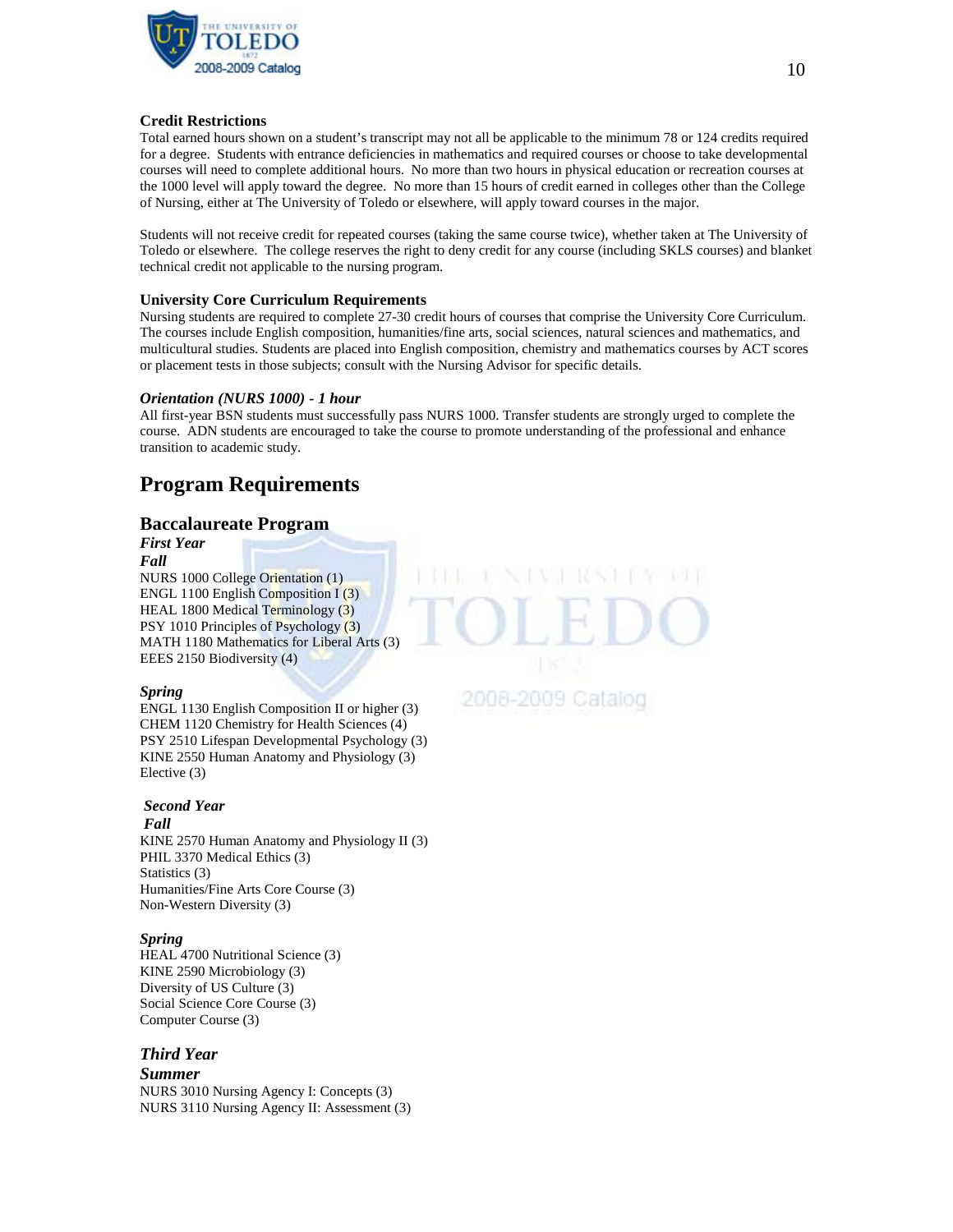

## *Fall*

NURS 3120 Adult Health I (7) NURS 3170 Concepts of Pathophysiology (3) NURS 3180 Concepts of Pharmacology (3) NURS 3210 Nursing Agency III: Interventions (3)

## *Spring*

NURS 3620 Women's Health Nursing (6) NURS 3640 Parent -Child Nursing (6) NURS 4950 Nursing Research (3)

## *Fourth Year*

*Fall*

NURS 3630 Mental Health Nursing (6) NURS 4010 Community Health Nursing (6) NURS 3130 Gerontology Nursing (3)

## *Spring*

NURS 4020 Leadership and Management in Nursing (3) NURS 4030 Adult Health II (7) NURS 4250 Professional Competency Preparation (2 ) Nursing Elective

## **RN to BSN Program**

NURS 4230 Applied Health Assessment ( 3 ) NURS 4220 Applied Nursing Research (3) NURS 4210 Applied Pathophysiology and Pharmacology (4) NURS 4180 Theoretical and Professional Foundations of Nursing (4) NURS 4190 Interpersonal Strategies in Care of Older Adults (6) NURS 4120 Nursing Leadership and Management (5) NURS 4200 Population Focused Care (5)

## **Associate Degree Program**

## *Required Prior to Entrance*

KINE 2560 Anatomy and Physiology (3) ENGL 1100/1110 English Composition I (3) CHEM 1120 Chemistry for Health Sciences (4) MATH 1320 College Algebra (3) Computer basics encouraged

## *Semester I*

KINE 2570 Anatomy & Physiology II (3) KINE 2590 Microbiology and Infectious Diseases (3) NURA 1160 Foundations of Community Based Nursing (3) NURA1190 Nursing Systems for Adults I (5)

## *Semester II*

PSY 1010 Intro to Psychology (3) KINE 2580 Human Pathophysiology (3) NURA 1290 Nursing Systems for Adults II (6) NURA 2110 Nursing Systems for Mental Health (4)

## *Semester III*

ENGL 1130 or higher College Comp II (3) NURA 2180 Nursing Systems for Maternal Health (4) NURA 2190 Nursing Systems for Adults III (6) Humanities Elective (3)

2008-2009 Catalog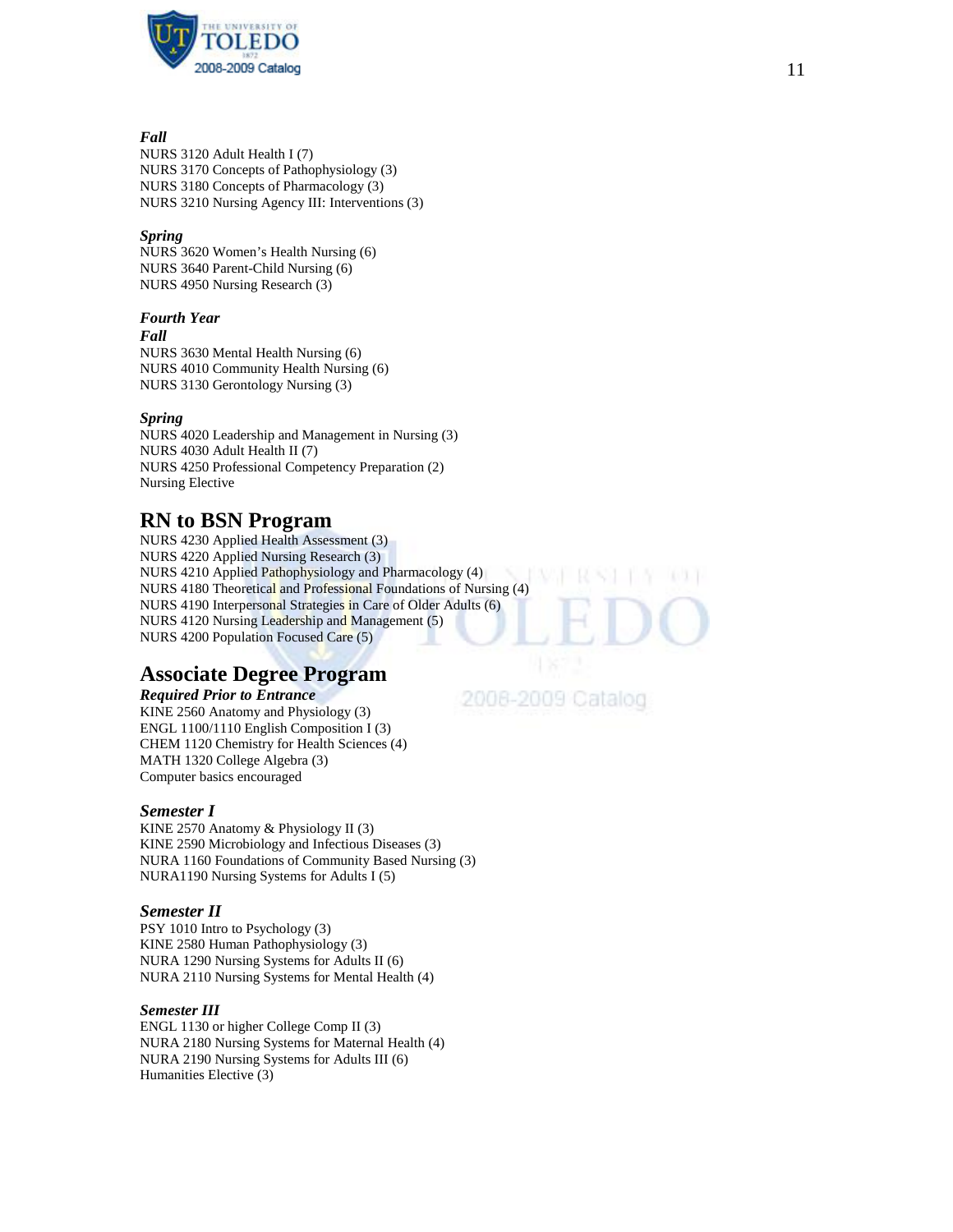

## *Semester IV*

NURA 2280 Nursing Systems for Infants & Children (4) NURA 2290 Nursing Systems for Adults IV (6) NURA 2300 Nursing Systems for Self Care (2) Humanities Elective (3) Social Science Elective (3)

## **Electives**

The College of Nursing offers electives for students in the major; most are during spring semester. NURS 3050 Oncology Nursing (3) NURS 3060 Wholistic Nursing: Alternative Healthcare (3) NURS 3070 Palliative Care: Nursing of the Terminally Ill (2) NURS 4080 Perinatal Nursing (4) NURS 4170 Healthcare Aspects of Human Sexuality (3) NURS 4280 Theories of Addictive Behavior (3) NURS 4000 Trans-cultural Nursing (3) NURS 4600 Critical Care Nursing (4) NURS 4720 Perinatal Nursing (4) NURS 4990 Independent Study

# **College of Nursing Faculty**

Kathleen Ahonen MSN CRNP, Instructor Ruth Ankele MSN, Assistant Professor Susan Batten PhD CNS, Associate Profession Nancy Brown-Schott MSN CNS, Assistant Professor Carol Bryan MSN, Lecturer Danette Core BSN, Assistant Professor Ann Desmond MSN, Instructor Kimberly Drummond MSN, Instructor Jane Durham MSN, Instructor Jeanne Eastop MSN, Assistant Professor Janet Gearhart MSN CCRN, Instructor 2008-2009 Catalog Cheryl Gies MSN NP-C, Instructor James Hampton PhD, Professor Josephine Hibbeln MSN FNP, Associate Professor Karen Hoblet MSN, Assistant Professor Patricia Hoover MSN, Instructor Rhea Jagodinski BSN MEd, Instructor Lisa King MSN, Instructor Carolyn Lee MSN PhD, Associate Professor Mira Lessick MSN PhD, Associate Professor Kelly Lewandowski MSN, Lecturer Betty Ann Masiulaniec MSN, Instructor Deborah Mattin MSN MBA, Instructor Eliza McCartney MSN CRNP, Assistant Professor Jeanne McDonagh MSN OCN CNS, Instructor Patrick McMahon MSN, Instructor Joan Moon MSN CNM, Assistant Professor Lori Nawroccki MSN MS, Visiting Associate Professor Denise Oancea MSN MBA, Instructor Colleen Osadetz, MSN CNP, Instructor Linda Pierce PhD CNS CRRN, Professor Kathryn Pilliod-Carpenter MSN, Instructor